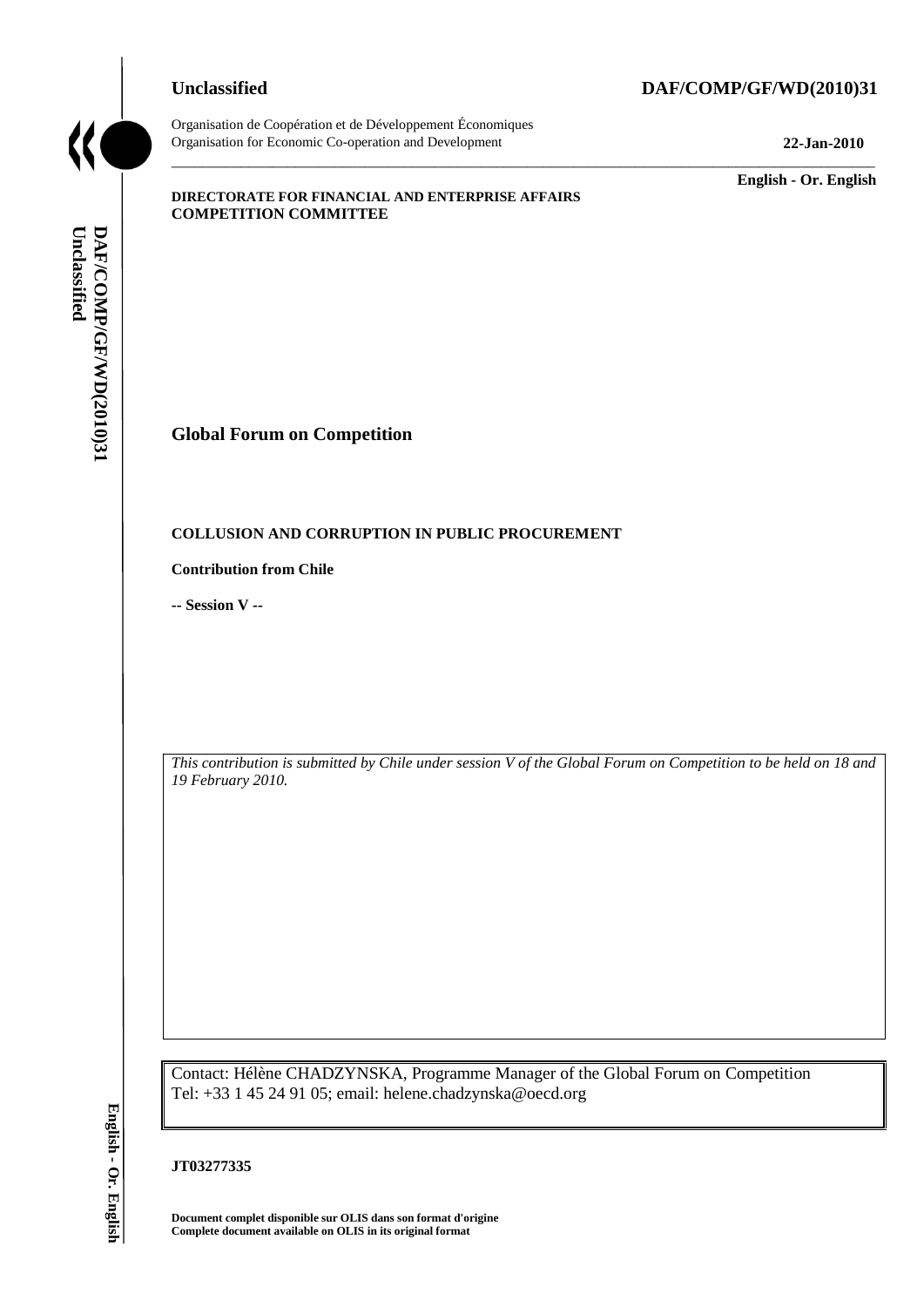# **COLLUSION AND CORRUPTION IN PUBLIC PROCUREMENT**

# **-- Chile --**

#### **Introduction**

1. The fight against corruption in Chile has traditionally been conducted separately from competition policy. The Competition Agency (Fiscalía Nacional Económica or FNE) has the duties of investigating and prosecuting competition infringement cases, and the Competition Tribunal (Tribunal de Defensa de la Libre Competencia or TDLC) is a judicial body that has the power to adjudicate and impose sanctions in competition matters. The final decisions of the Competition Tribunal are reviewed only by the Supreme Court. On the other hand, policies against corruption are in charge of other public bodies detailed in this document. The research for this contribution has generated an interesting opportunity to explore how an accurate co-ordination between these two policies may reinforce each other.

#### **1. Size and policy objectives**

#### *1.1 What fraction of your economy does public procurement account for?*

2. According to the OECD  $(2007)$ , public procurement accounts for about 15% of the GDP in OECD countries. In the case of Chile, the public current expenditure represents 20% of the GDP and public real investment about 2.5% of the GDP.<sup>2</sup> By mean of the e-procurement system, 5000 million USD were traded in 2008, representing about 50% of the addition of public current consumption of goods and services plus public real investment.<sup>3</sup> The Public Works Ministry is directly responsible for around 50% of public real investment. 4

#### *1.2 What are the principle policy objectives of public procurement?*

3. The principle policy objectives of public procurement are contained in several statutes applicable to public administration in general and to public procurement in specific. The general legal framework for public administration accounts for the principles of responsibility, efficiency, effectiveness, co-ordination,

 $\mathbf{1}$ <sup>1</sup> OECD, Bribery in Procurement, Methods, Actors and Counter-Measures, 2007.

<sup>2</sup> Dirección de Presupuestos, Ministerio de Hacienda, Chile, Estadística de las Finanzas Públicas 1999-2008, p. 130. Available at [http://www.dipres.cl/572/articles-49739\\_doc\\_pdf.pdf.](http://www.dipres.cl/572/articles-49739_doc_pdf.pdf) These percentages are for the year 2008 and include the central government, the regional government and the municipalities. Not all the items of current expenditure are necessarily relevant for corruption or collusion purposes. For example, salaries of civil servants accounts for 5% of GDP, pensions payments for about 5% of GDP and subsidies & state aids for about 6% of GDP.

<sup>3</sup> Presentation of the Annual Report 2008 of the Head of Dirección de Compras Públicas (Chilean e-procurement public body) [http://www.chilecompra.cl/cuenta\\_publica/doc/ChileCompra\\_v7.pdf.](http://www.chilecompra.cl/cuenta_publica/doc/ChileCompra_v7.pdf)

<sup>&</sup>lt;sup>4</sup> Annual Budget of Public Works Ministry for the year 2008. Available at [http://www.dipres.cl/574/multipropertyvalues-14552-15192.html.](http://www.dipres.cl/574/multipropertyvalues-14552-15192.html)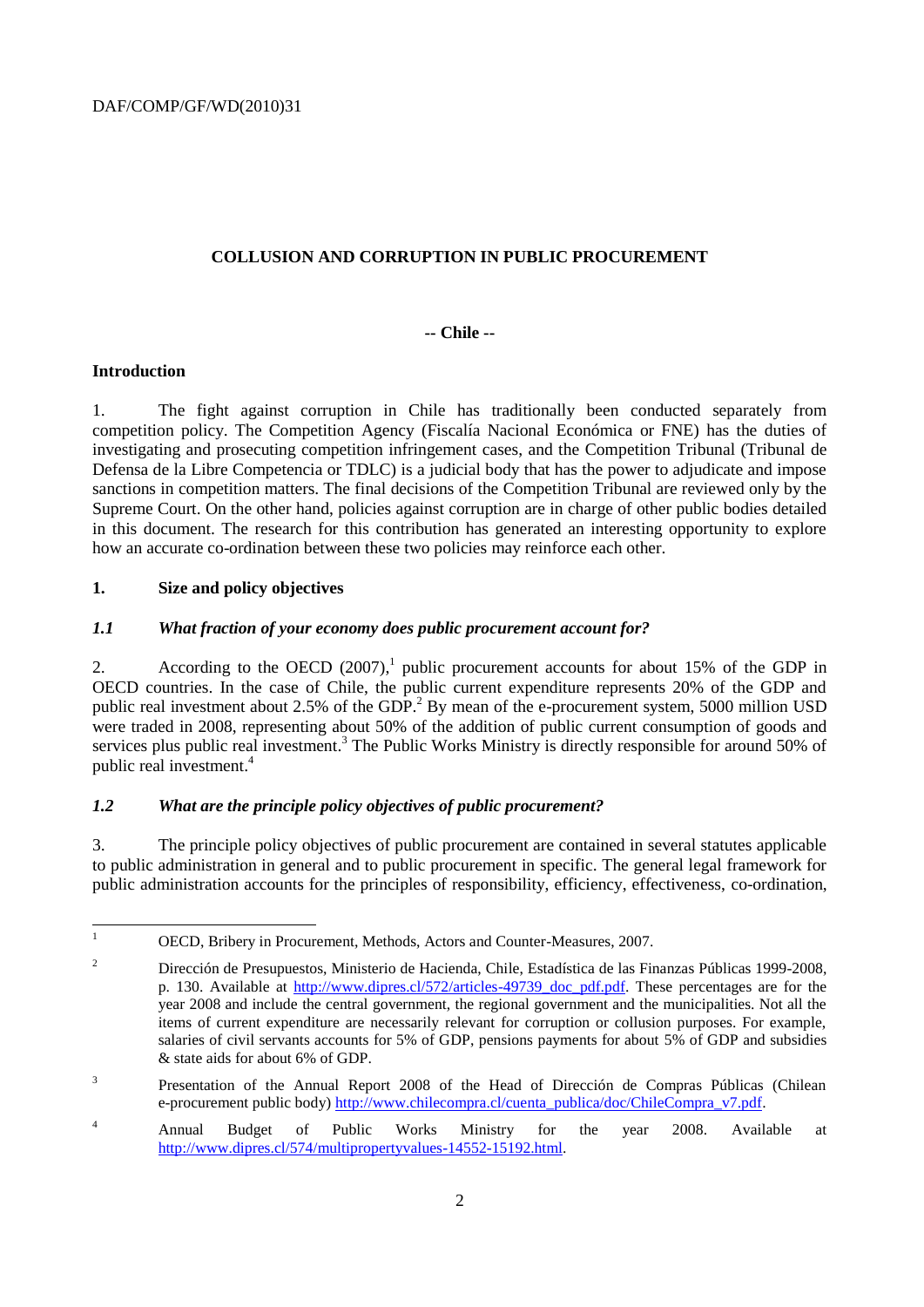probity, transparency and publicity, among others.<sup>5</sup> In regard to public procurement and, in particular, to contracts for the supplying of goods and services to the administration, the legal framework states the following policy objectives of procurement by auctions:

*Tender conditions shall provide for requirements that allow the achievement of the most convenient combination between all the benefits of the good or service that will be procured and all its current and future costs, direct and ancillary ones. In the case of frequent supplying services procured by means of periodical tendering, better work and salary conditions provided by a bidder to its workers will be highly ranked. These requirements cannot arbitrarily discriminate among bidders and winning criteria cannot be the bidding price solely. [...] In any case, the Administration shall aim at performing procurement with effectiveness, efficiency and saving public funds. 6*

# **2. Corruption**

# *2.1 What is the cost of corruption?*

4. There are no official statics or measures regarding the costs of corruption in Chile. International Transparency reports that for the year 2008 the Index on Perception of Corruption ranked Chile in  $23<sup>rd</sup>$ position among 180 countries with a 6.9 score within a 0-10 scale.<sup>7</sup>

# *2.2 What factors facilitate corruption? Do some factors appear to be more important than others?*

5. There are several factors that facilitate corruption among which it is worth mentioning the weakness of institutions and lack of co-ordination among different public bodies; the absence of effective control of government expenditures and of payments between public bodies or payments from public to private entities; the lack of transparency in government activities, the absence or incompleteness of accountability regarding projects and public investments; some established practices such as the tolerance by the community of minor acts of compensated favouritism by government officials. It is not easy to give more preponderance of any of these elements over another one, but pro-transparency reforms seem to carry good outcomes in the medium term.

# *2.3 How do transparency programs help fight corruption?*

6. Transparency is a main instrument to fight corruption, since it allows civil society to have a complete access of most of government"s decision-making proceedings and their grounds. When private entities interact significantly with public bodies, transparency is in addition a tool for deterring private incitations for corruption. Since a number of public decisions affect collective or public goods or general interests, transparency is a guarantee of their protection.

 $\overline{5}$ <sup>5</sup> Act on General Legal Framework for Public Administration (Ley de Bases Generales de la Administración del Estado), art. 3.

<sup>6</sup> Act on Contracts for public procurment of goods and services, Art. 6 (Ley de Bases sobre Contratos Administrativos de Suministro y Prestación de Servicios) N° 19.886/2003. Some amendments to labor law in 2008 introduced in public procurement law this indirect way of enforcing labor rights, maybe inappropriately blending two different policies.

<sup>7</sup> http://www.chiletransparente.cl/home/inst\_indice.html.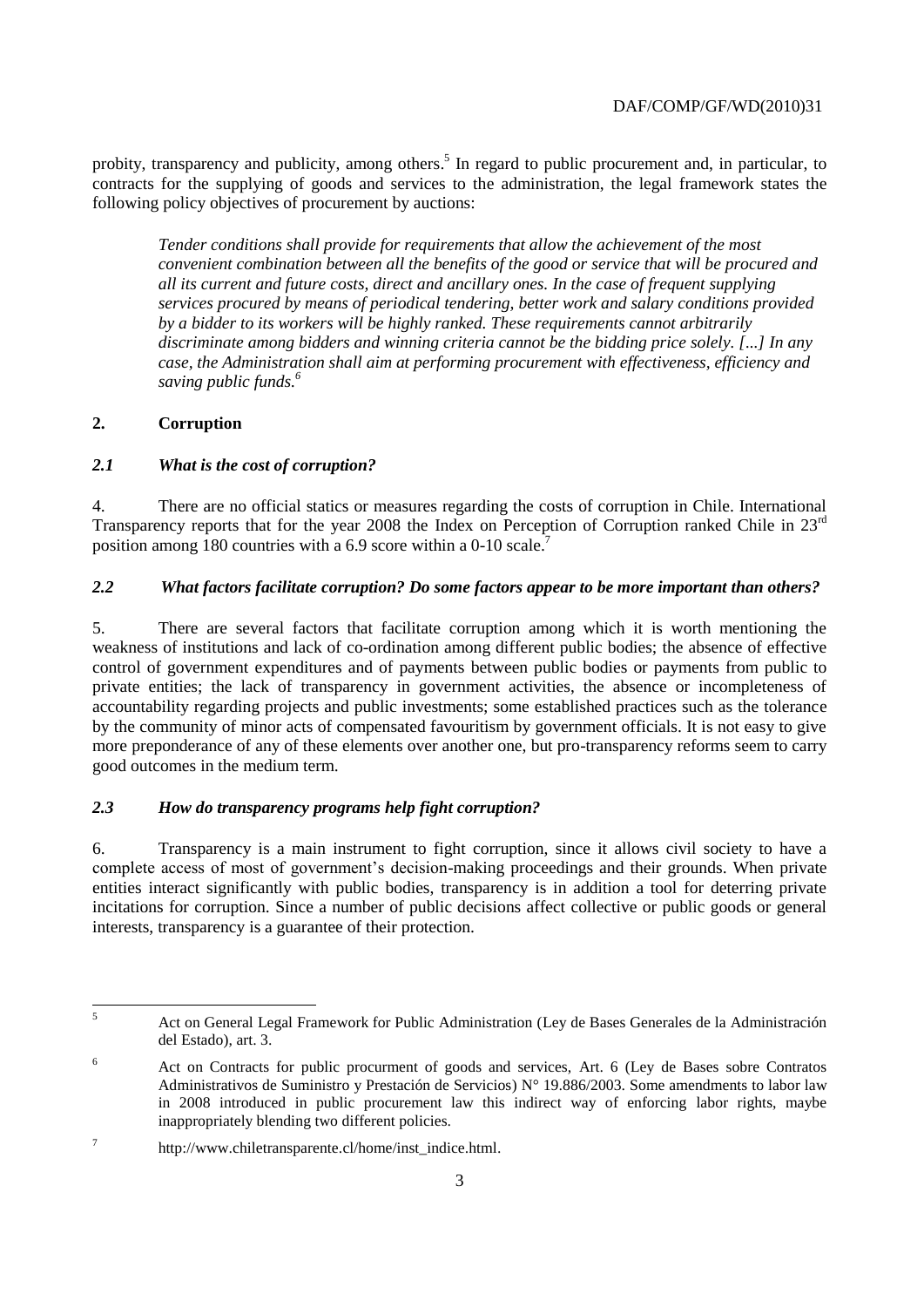# *2.4 What other policies help fight corruption? What methods and techniques seem particularly effective in your jurisdiction?*

7. Training aimed at preventing corruption, within both the public and private sectors, is also fundamental.

8. The design of programs, jointly by government, civil society and business, which purpose is to fight corruption is also advisable. It is also recommended the drafting of codes of conduct setting standards of behaviour of individuals belonging to private and public entities, at the time of confronting the risk of corruption.

9. The development of interagency links and exchanges between different bodies interested in fighting corruption is also very important.

10. A well suited system for detection (*ex-officio* and complaints filling) and known proceedings for handling cases are significant requirements for a successful system. Complainants should be protected and should receive information of the different stages and of final outcomes of the investigation. The conclusions of the investigation should be publicised.

11. All public entities should comply with high accountability standards.

12. Developing indexes and other objective indicators of corruption seems to be also very important.

#### *2.5 Are firms required to certify during the procurement process that they have not bribed an official?*

13. Bidders in public procurement auctions and firms in public procurement in general are not required to sign any document, certificate or statement that they have not bribed civil servants.

# *2.6 What sanctions can be applied to firms and individuals who have engaged in corruption or bribery in Chile?*

14. A private individual who bribes or intends to bribe can be imprisoned up to 3 years.<sup>8</sup> If a fraud against government is proved, sanctions of imprisonment can be higher.<sup>9</sup> In addition, fines can be imposed up to 3 times the amount of the bribe offered or paid.<sup>10</sup> Besides that, as sanctions, the individual's right to practice its profession can be suspended up to 3 years, and he can be deprived of his capacity to become a civil servant temporary or definitively. <sup>11</sup> According to public procurement law an individual sanctioned by this kind of crimes cannot supply to the government.<sup>12 f3</sup>

15. Firms that have engaged in corruption or bribery have traditionally been excluded from prosecution. A new law enacted in 2009 introduced in Chilean criminal law the possibility of firms to be

 8 Penal Code, art. 250 in connection with arts. 248, 248bis and 249.

<sup>9</sup> Penal Code, art. 250 in fine, in connection with arts. 468, 473, 470 N°8.

<sup>&</sup>lt;sup>10</sup> Penal Code, art. 250 in connection with arts. 248, 248bis and 249.

<sup>11</sup> Penal Code, art. 250 in connection with arts. 248, 248bis and 249.

<sup>&</sup>lt;sup>12</sup> Regulation of the Public Procurement Act, Decree 250/2004, as amended, art. 92 N° 1.

<sup>&</sup>lt;sup>13</sup> The prosecution of private individuals in corruption cases and the introduction of prison for bribing are the result of law amendments and changes in prosecution policies and jurisprudence of the last 10 years.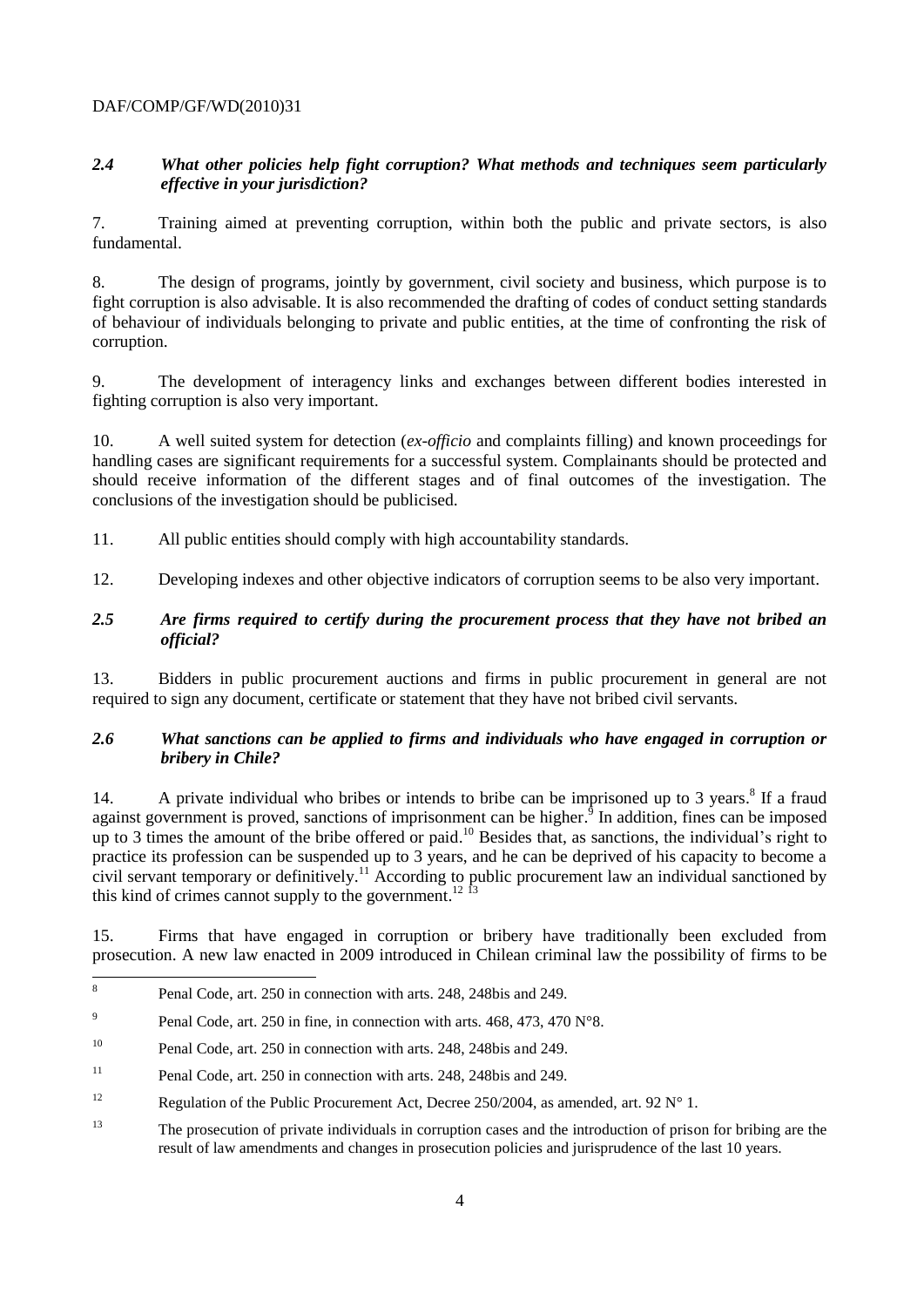criminally sanctioned for the following crimes: money laundry, terrorism and bribery to national and foreign civil servants.<sup>14</sup> According to this new law, firms sanctioned for corruption can be punished with a fine; with a temporary suspension of its activities in whole or in part; with the deprivation of its legal entity or the order to dissolve the company; with the lost of public benefits such as subsidies; also an order to cease and desist of performing the kind of transactions that have been criminally judged. <sup>15</sup> According to public procurement law an individual sanctioned by this kind of crimes cannot supply to the government.<sup>16</sup>

16. The sanctions for civil servants who have engaged in corruption are contained in the statute of civil servants (administrative liability - lower sanctions) and in the penal code (higher sanctions). Criminal sanctions are similar to those explained above for the case of a private individual involved in bribery.

# *2.7 Who are the competent authorities for prosecuting corruption cases? Does the competition authority have any power in this area?*

17. In general terms, every public entity has a disciplinary authority on its own officers. The lower chamber of the Congress (the chamber of the Deputies) also has a power to control the governmental acts of government. The competent authority with general powers to administratively prosecute corruption cases is the General Comptroller Office (Contraloría General de la República), a constitutionally independent body in charge of controlling *ex-ante* and *ex-post* the legality of the Administration"s acts. The National Criminal Prosecutor (Ministerio Público), a constitutionally independent body is in charge of criminal prosecution of corruption before criminal judges. There is also a Prosecutor for the Fiscal Interest (Consejo de Defensa del Estado) that usually participates as a plaintiff in the prosecution of criminal corruption cases.

18. Recently, the Act for the Publicity of Public Information,  $N^{\circ}$  20.285/2008 created another public body, the Transparency Council. Its principal duties are to guarantee the respect of the principle of publicity of government activities and to legally enforce the duties of public entities in this field. It is an administrative body integrated by four prestigious professionals which nomination system assures the independence of the body"s decisions. Its decisions can be challenged before courts.

19. Competition authorities do not have general authority to prosecute corruption cases beyond the disciplinary authority over their own officers.

# *3. Collusion*

# *3.1 What factors facilitate collusion in procurement? What industries seem especially vulnerable to bid rigging?*

20. A wrong design of relevant procurement decisions or tender requirements by public entities can introduce excessive predictability for industry members and/or raise unjustified entry barriers. This allows firms to easier achieve an effective collusive agreement. When these internal risks are combined with some characteristics of the product or service and of the industry, such as those detailed in the OECD Guidelines,<sup>17</sup> a strong scheme of incentives directs firms' behaviour towards collusive strategies.

 $14$ Act  $N^{\circ}$  20.393 December  $2^{\text{nd}}$ , 2009, on criminal liability of legal entities.

<sup>&</sup>lt;sup>15</sup> Act N° 20.393 December  $2<sup>nd</sup>$ , 2009, on criminal liability of legal entities, art. 8.

<sup>&</sup>lt;sup>16</sup> Regulation of the Public Procurement Act, Decree 250/2004, as amended, art. 92 N° 1.

<sup>17</sup> OECD Guidelines for Fighting Bid Rigging in Public Procurement.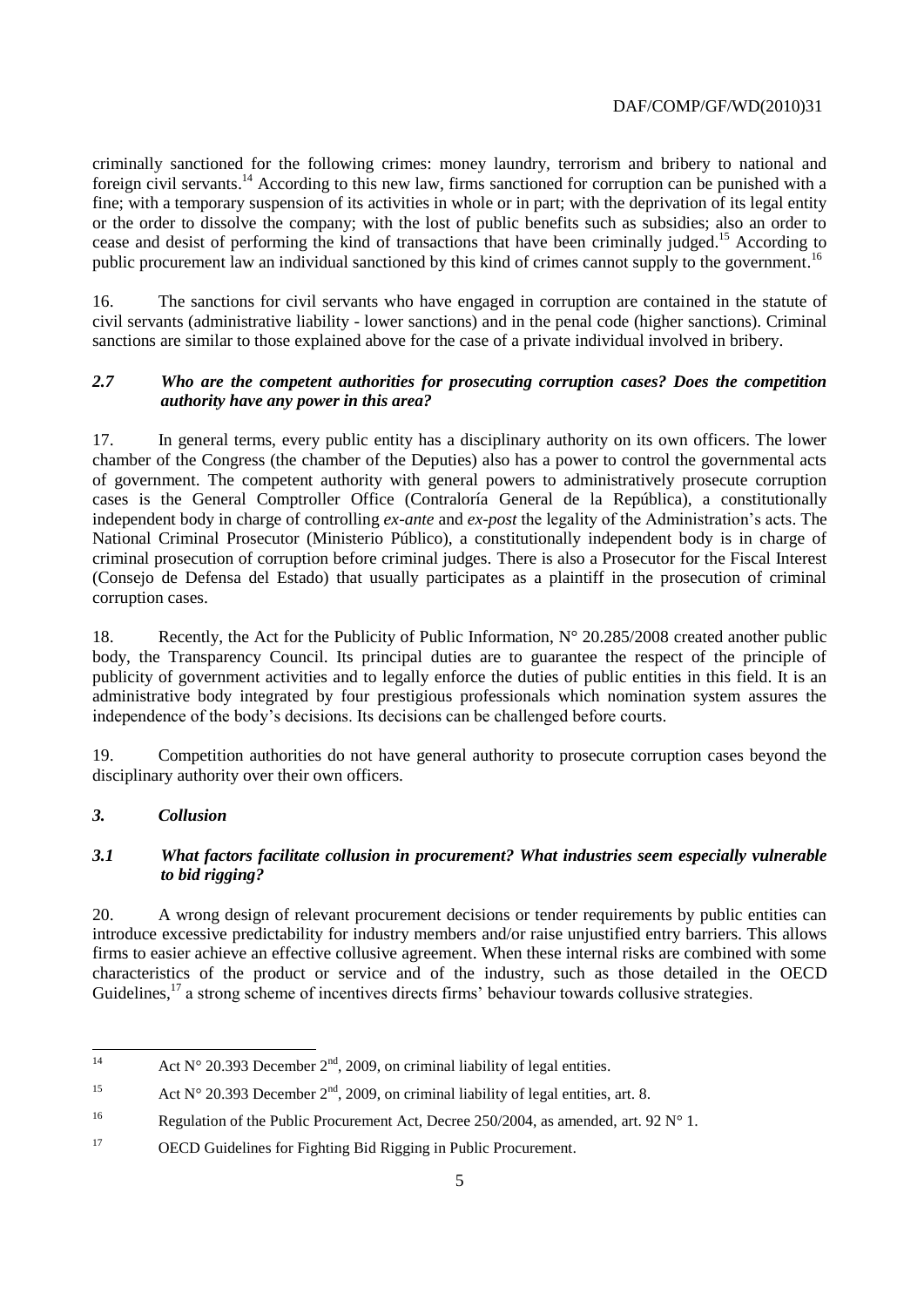# *3.2 What sectors in your jurisdiction were affected by bid rigging conspiracies in public procurement? What experience has your agency had in helping design procurement systems in order to minimise the risks of bid rigging?*

21. There have not been many punished bid rigging cases in Chile so far. An interesting case before the Competition Tribunal in 2006 involved the supplying of oxygen for public hospitals. <sup>18</sup> Another one in 2008 involved the asphalt for roads industry. <sup>19</sup> There are bid rigging cases pending before the Competition Tribunal involving ambulances<sup>20</sup> and advertisement agencies<sup>21</sup> sectors.

22. The competition agency has not focused its competition outreach and advocacy activities before public procurement entities in actively helping the design of competitive procurement systems so far. The oxygen case is very interesting from the point of view of competitive improvements to a tendering process. Before the case was brought to the competition authorities, significant amendments had been made by a team of consultants in order to change the rules of tendering process and making them more competitive.<sup>22</sup> These amendments are very illustrative of a pro-competitive improvement and regularly used as a benchmark in FNE"s presentations for outreach activities before public procurement entities. In a number of other cases involving tenders for concessions or tenders for the sale of an essential facility or a scarce input, the Competition Agency has challenged directly before the regulator or before the Competition Tribunal some of the tender requirements.

#### *3.3 Does your country employ certificates of independent bid determination?*

23. There is no general legal provision imposing this requirement. However, as part of the outreach activities performed by the competition agency, the instrument has been advocated before several public bodies and the FNE recently achieved to introduce this requirement in an important tender by the regulator of the pension funds management industry. The aim of the FNE is to continue to advocate on this matter to promptly disseminate the use of this important instrument to many industries, and expect results in the near future.

# *3.4 When firms have engaged in collusion, should they be prohibited from bidding in public procurement auctions for a period of time?*

24. No. This ancillary sanction was abrogated by a recent amendment to the Regulation of the Public Procurement Act.

#### **4. Fighting collusion and corruption**

# *4.1 What cases from your jurisdiction have involved both corruption and collusion in public procurement?*

25. None of the cases above mentioned in paragraph 12 included corruption elements. However, since several collusion cases in the last year have been sent to the Competition Agency for investigation by

- <sup>19</sup> Ruling N° 79, Competition Tribunal, December  $10^{th}$ , 2008, dismissed. Decision affirmed by the Supreme Court.
- <sup>20</sup> Case Number 163-08.

<sup>18</sup> Ruling  $N^{\circ}$  43, Competition Tribunal, September 7th, 2006, 4 firms condemned. Decision overturned by the Supreme Court.

 $21$  Case Number 177-08.

<sup>&</sup>lt;sup>22</sup> These include changes such as demand aggregation and reduction of the number of tenders (to only 3 in an industry with 4 firms), extending the contracting period to 5 years, and keeping reference price confidential, among others.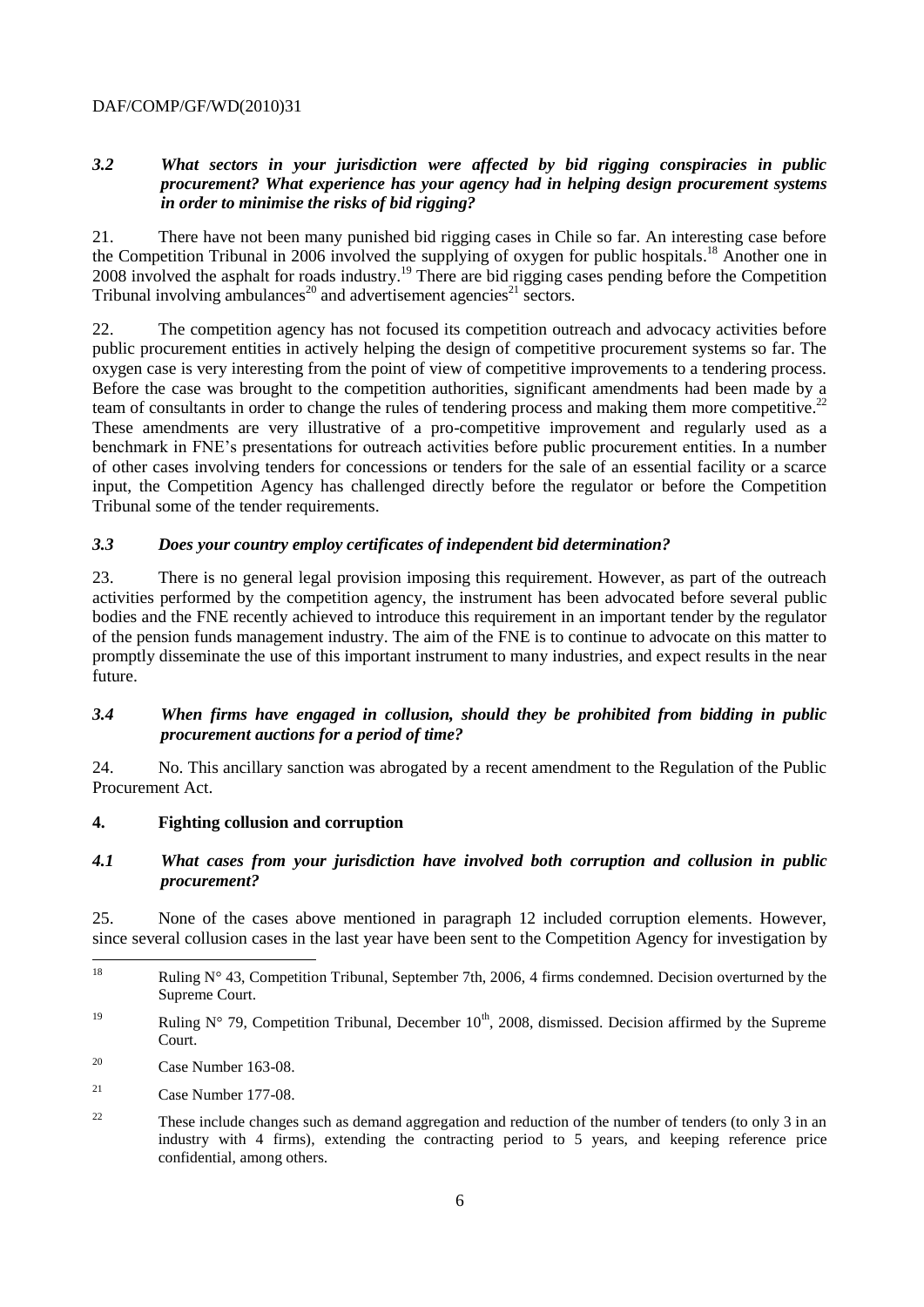the General Comptroller Office - whose duties are closer to corruption than to collusion matters - some of these cases will likely include both wrongdoings. That is why it is currently relevant four our system to identify how corruption and collusion interact and how to co-ordinate the fight against them.

#### *4.2 Have collusion and corruption cases or allegations occurred predominantly at the local government level, provincial government level, or national government level?*

26. There is no public information available to answer, regarding corruption cases. All collusion cases mentioned in paragraph 12 occurred at a national level.

#### *4.3 What methods and techniques for fighting corruption would aid the fight against collusion?*

27. A first method that deserves to be mentioned is the use of general audits performed by the General Comptroller Office. It is worth mentioning that several criteria regarding collusion detection were additionally incorporated by this public body in its audits during 2009. This was an outcome of the joint work with the Competition Agency.

28. The periodical performance of internal audits at national, provincial and local government levels is another useful technique for increasing detection of both, corruption and collusion. It is very important for effectiveness in detection to identify in the risk matrix, the risks associated to both kinds of wrong.

29. It is also important to develop methods and working practices that foster inter-agencies work, with joint sessions, exchanges of information, collaboration, reciprocal training, parallel investigations, etc. Chile has recently advanced along this road.

30. Training of public procurement officers is also an important duty of agencies in charge of fighting corruption and collusion in order to increase awareness of procurement officers of these wrongs and for helping them in the definition of standards of behaviour.

31. Dissemination of toolkits and guidelines for prevention and detection easy to be used by civil servants can also be very effective.

32. Signalling to the private sector that different agencies are working together in a co-ordinated way can also prove to be a very effective deterrent. The FNE efforts have pursued this effect by broadly publicising most of the initiatives undertaken in this area, such as the 2008 Competition Day, entirely focused on bid rigging, and by issuing press releases each time a collaboration agreement has been subscribed which was the case with the General Comptroller Office and with the Ministry of Public Works, among others.

#### *4.4 When individuals or firms have engaged in bribery or corruption, are they able to receive leniency in Chile?*

33. There are no especial leniency rules for bribery or corruption crimes but the general Penal Code rules that provides for criteria for raising or diminishing the sanction.

#### **5. Advocacy**

#### *5.1 How do regulatory or institutional conditions help facilitate bid rigging and corruption?*

34. Several factors have been identified as corruption facilitators, such as the weakness or absence of controls of budgets expenditure or of transactions between different entities within the public sector or in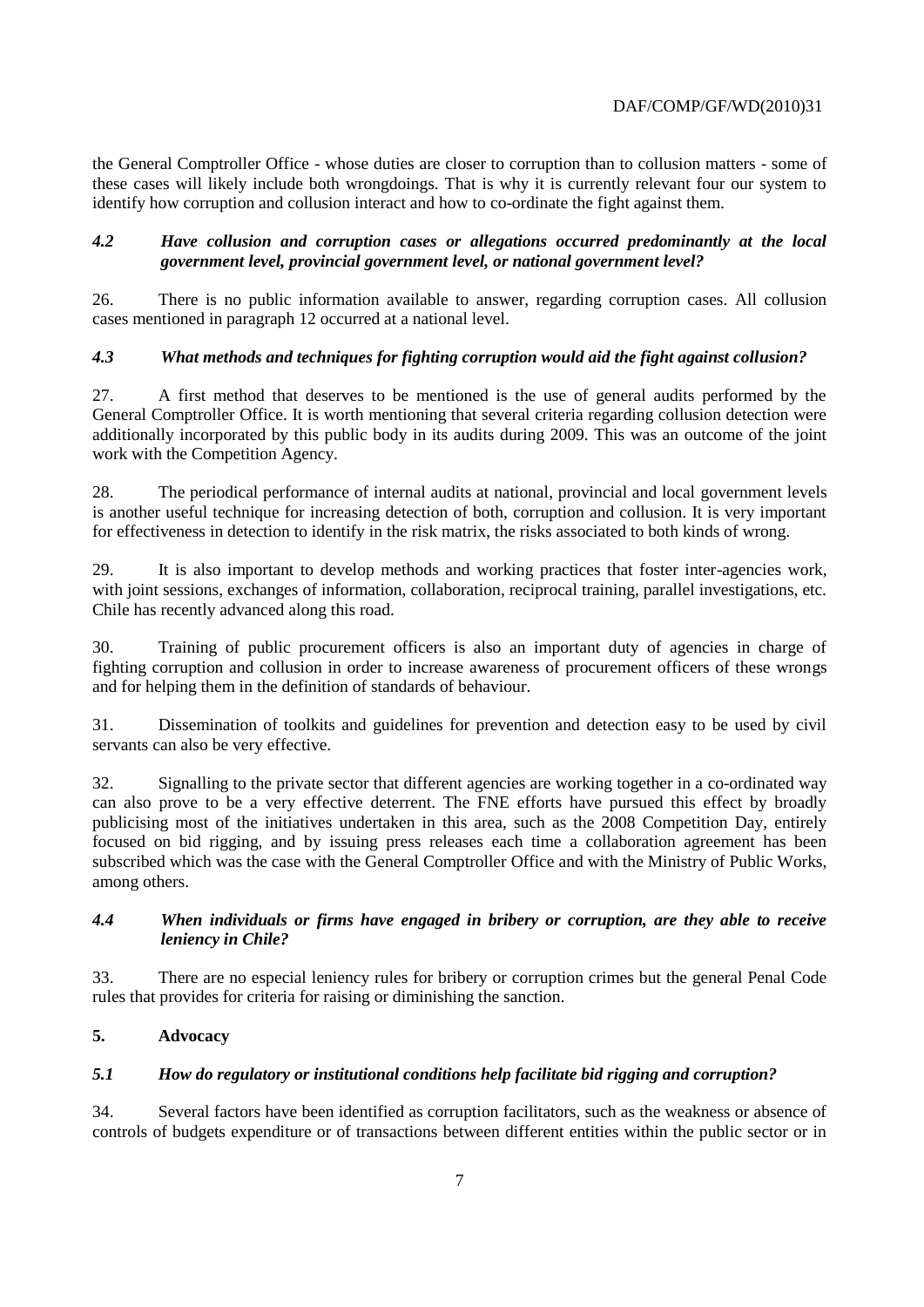public-private rapports; the lack of transparency in government activities; and, the absence of clear career rules for civil servants regarding promotion, hiring and firing and inappropriate labour conditions.

35. A wrong design of relevant procurement decisions or tender requirements by public entities can introduce excessive predictability for industry members and/or raise unjustified entry barriers. This facilitates firms to achieve an effective collusive agreement. On the other hand, increasing the levels of transparency has been identified as a very good tool against corruption but it is well known that, at the same time, excessive degrees of transparency can give industry members too much predictability thus facilitating effective collusion.

36. The relevant question seems to be, depending on the context, whether to privilege procompetition & anti-collusion strategies or pro-transparency & anti-corruption ones. As stated by the philosopher Sissela Bok, "*While all deception requires secrecy, all secrecy is not meant to deceive*".

# *5.2 In what ways can competition authorities work to improve efficiency of public procurement?*

37. One of the main expertises of competition authorities seems to be the identification of concentrated markets, which are riskier from the point of view of collusion and to denounce unjustified entry barriers that can be facilitating this structure. Since these are the basic conditions for collusion, in the dissemination of a competition culture within the public sector, competition agencies should share this expertise for identifying such fundamental conditions. Only once a competition problem has been identified, alternative solutions can be evaluated with the support of competition experts. Should we change tendering processes in order to make future tenders more competitive by the mean of reducing entry barriers? Should we initiate audits of closed past tender proceedings in order to detect a wrong that ought to be investigated and prosecuted? Both strategies need a strong commitment by both, the public procurement body and the competition authority. Other efficiency improvements of public procurement can certainly be made but these are beyond the competition authorities" competences.

38. In summary, competition authorities should help in the identification of risky situations for collusion and once a risky situation is identified, help in the choice of a solution between the alternatives. In the preventative strategy, competition officers can collaborate in the design of changes oriented to introduce an incentives scheme for competition. In the ex–post strategy, competition officers should collaborate in developing detection mechanisms jointly with procurement entities.

# *5.3 What steps have been taken to improve the efficiency of the public procurement process in Chile? What specific measures (if any) have been adopted to reduce collusion and corruption in public procurement? If so, what has been the experience to date? Have other approaches to reduce collusion and corruption been tried in your jurisdiction and what have been the results?*

39. An important step towards a more efficient public procurement process was taken in 2004 with the establishment of a public body in charge of managing an electronic platform for public procurement. Significant resources have been saved because of e-procurement.<sup>23</sup>

40. Regarding measures aimed at reducing corruption, even though most of them aim at fighting corruption in general and not only confined to public procurement, it is worth mentioning the following.

 $23$ 

<sup>23</sup> Savings of 70 million USD in 2005; 92 million USD in 2006; 118 million in 2007 and 140 million in 2008 are reported. [http://www.chilecompra.cl/cuenta\\_publica/doc/ChileCompra\\_v7.pdf.](http://www.chilecompra.cl/cuenta_publica/doc/ChileCompra_v7.pdf)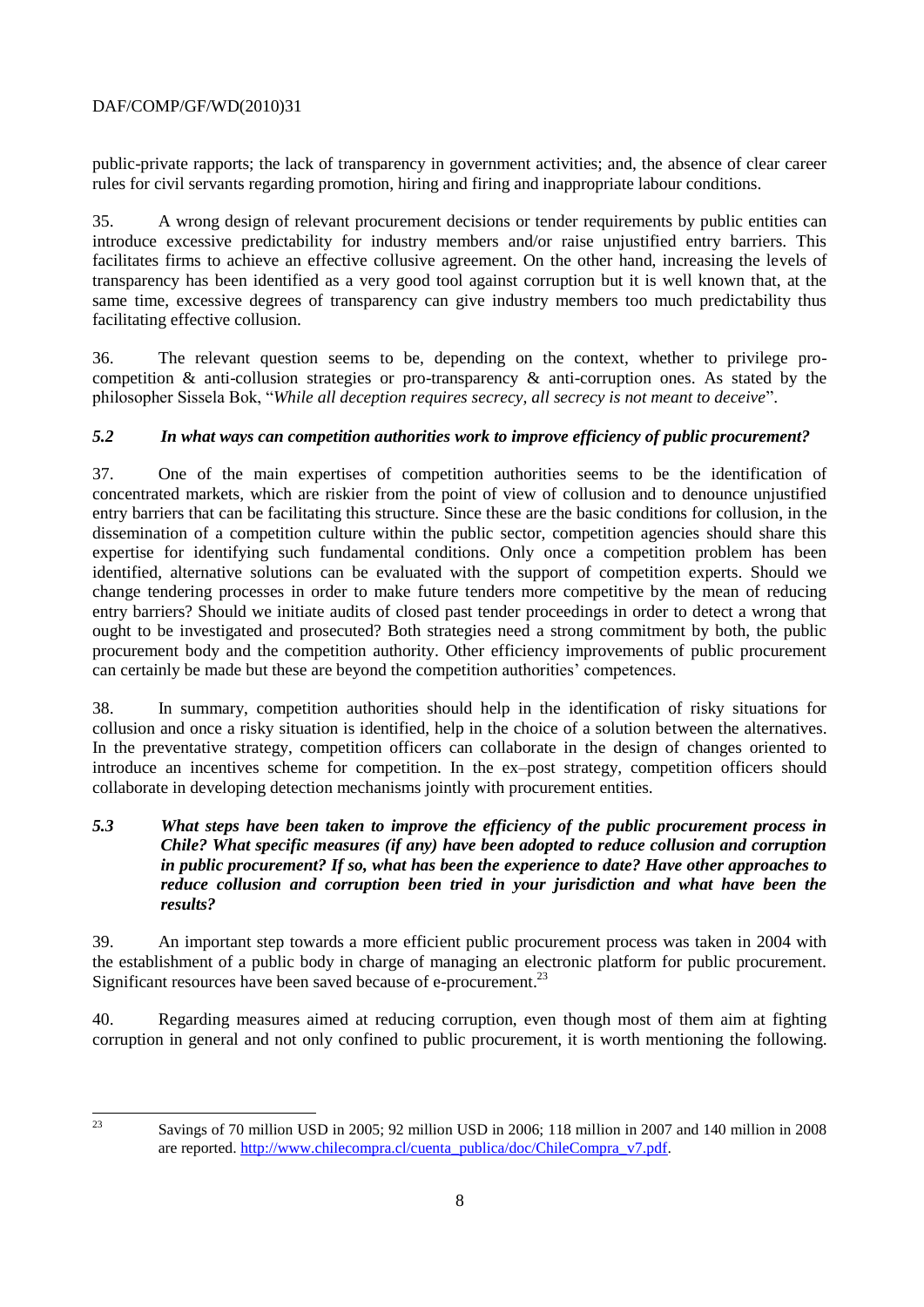First, the subscription of international conventions concerning corruption prevention and detection.<sup>24</sup> Second, another public initiative has been the creation of Committees appointed by different Presidents of the Republic in order to tackle corruption issues: Comisión Nacional de Ética Pública (1994); Acuerdo Político-Legislativo para la Modernización del Estado, la Transparencia y la Promoción del Crecimiento (2003); and, the Agenda de Probidad y Transparencia (2006). Third, several amendments to different laws have been introduced oriented to increase transparency and to punish corruption conducts more severely. Finally, there have been some initiatives oriented to the identification and dissemination of best practices.

41. Regarding measures aimed at fighting collusion, in 2008 the Chilean Competition Agency, by the initiative of the OECD and the support of the OECD and the Competition Bureau of Canada, started a program oriented to increase awareness of public procurement officers and institutions of the problems of collusion and bid rigging and the relevance of a competitive tender design. This program has been a bridge between competition and public procurement worlds and resulted in the inclusion of the item "fight against bid rigging' in the agendas of several public procurement bodies. Some amendments to tender procedures are beginning to be introduced and the number of investigation cases has been increasing, both as outcomes of these efforts.

# *5.4 When adopting measures to reduce collusion and bid rigging in public procurement, have you taken into account the impact that such measures may have on the risks of corruption?*

42. We have not had a significant experience for supporting an answer to this question. The competition agency has not focused its competition outreach and advocacy activities before public procurement entities in actively helping the design of competitive procurement systems so far. However, some techniques such as certificates of independent bid determination are generating a raising interest among public procurement bodies; such was the case with the regulator of the pension funds management industry that effectively introduced the requirement in a tender, as reported in §13, supra.

# *5.5 Has your competition agency undertaken competition advocacy in this area?*

43. In May 2008, the FNE brought together several public bodies and an association of public procurement officers, to a work team which was named *Comité Anti-Colusión entre Oferentes en Licitaciones de Abastecimiento Público* (hereinafter, the Interagency Taskforce). This team included representatives of the Bureau of the General Comptroller, the (E-) Public Procurement Bureau (body in charge of modernising the public contracting through electronic purchases), the Ministry of Public Works, and the Council for the Internal Auditing of Government and Redaba (an association of officers and staff in charge of procurement areas of different public bodies). Delegates of the Department of Housing and Urban Planning, the Transport supervisor and the Pensions regulator later joined the group. This Interagency Taskforce has held 9 work meetings during 2008 and 2009.

44. Because of this initiative, seminars and training activities took place, as a result of bilateral links with the taskforce members and also as a byproduct of installing the risk of collusion among bidders in the agendas of such bodies. Nearly 1000 public procurement officers have attended these activities.

45. An ongoing market study on the construction sector is also expected to become a useful tool for advocating regulatory reforms in the Ministry of Public Works.

 $\overline{24}$ 

<sup>24</sup> The Inter-American Convention Against Corruption (1996); the OECD Convention on Combating Bribery of Foreign Public Officials in International Business Transactions (1997).